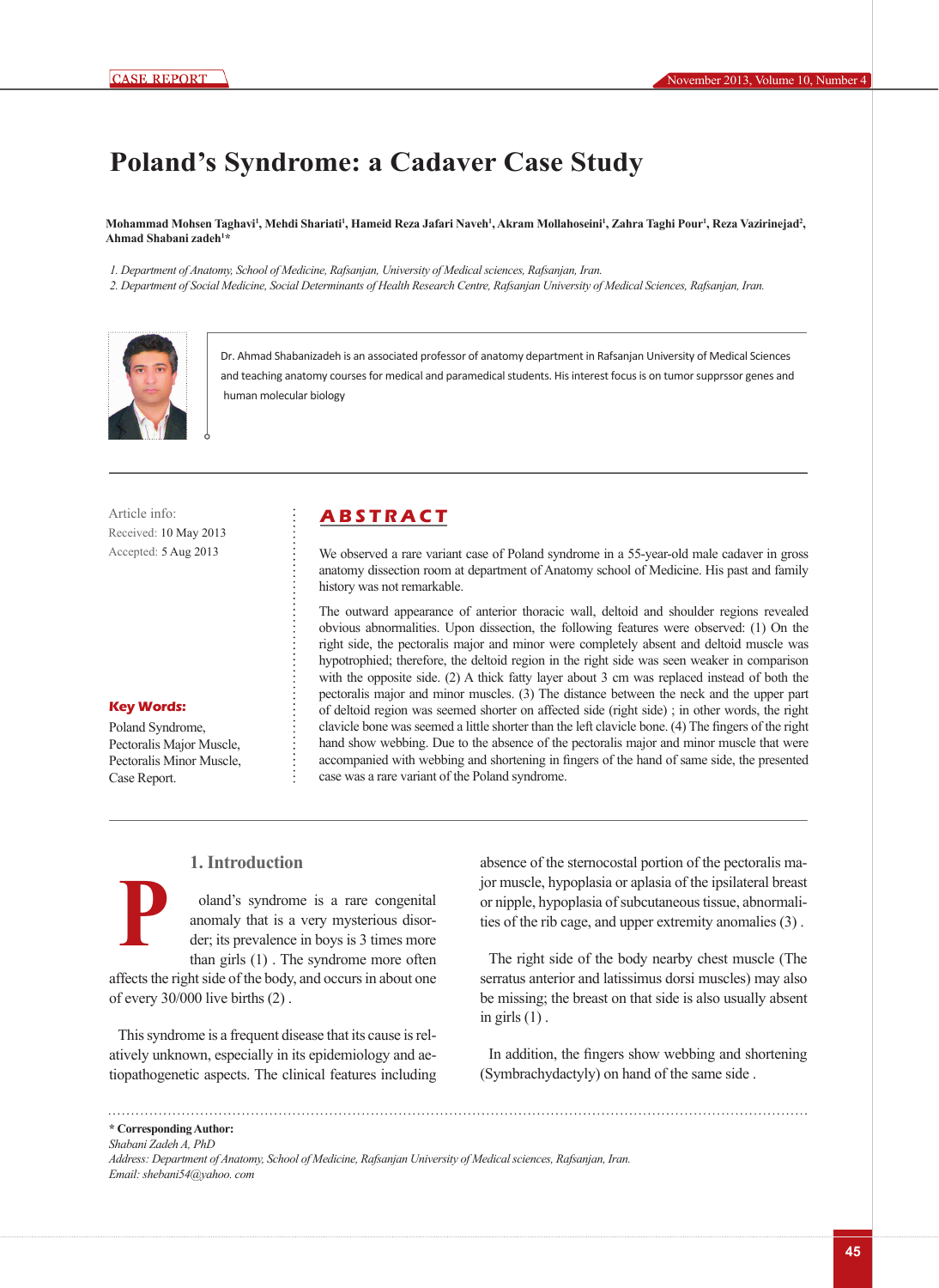For the first time, the syndrome was described by Alfred Poland in Guy's hospital in 1841.

### **2. Results**

We presented a case study of a rare variant of the Poland syndrome in a 55-year-old male cadaver in dissection laboratory for medical students. The subject was relatively obese with about 90 kg weight, and adipose deposits concentrated in the abdominal wall, around his heart and kidneys. On the right side of the chest, the entire pectoralis major and minor muscles were absent (figure 1) , and a thick fatty tissue layer was replaced instead.

The deltoid muscle on the same side was hypotrophied. The length of shoulder was seen a little shorter in the right side, and the length of right clavicle bone was also shorter than the left clavicle and the fingers were webbing. His kidneys had some abnormalities in the shape and veins, so that they were incompletely segmented and there were more than one vein, which deranged blood from kidneys. These veins formed a network near the hilum of kidneys and deranged to unusual places, such as testicular or lumbar veins (figure 2) . The same contralateral muscles such as pectoral, deltoid and anterior serratus muscles were hypertrophied.

### **3. Discussion**

The exact etiology of Poland's syndrome is unknown. Some studies have suggested that the primary defect in the development of the proximal subclavian artery with diminished blood flow to the affected sides leading to partial loss of tissue in that region. The others have proposed a mechanism that is inheritance, but this is not universally accepted (2) . Poland syndrome as mentioned before consists of a deficiency of subcutaneous fat and muscles on one side of the body, it may include underdevelopment of the arm, hand, and fingers on the same side (4,5) , and maybe associated with other conditions such as kippel- Feil syndrome (6) .

Poland syndrome has several distinctive symptoms such as chest muscle deformities, absence of the pectoralis muscles, underdeveloped or missing ribs, underdeveloped arm, hand and fingers, and abnormally short and webbed fingers.

Unilateral defect of pectoral muscle and ipsilateral syndactly constitute Poland syndrome.

If Poland syndrome is identified in individuals, they should be examined for presence of other syndromes that mentioned above.

The combination of a lack of the pectoralis major and minor with skeletal, vascular, and surface feature anomalies in the ipsilateral upper limb has been referred to as Poland's syndrome. Upon rare occasions, the Poland's syndrome is associated with more severe finger and arm involvement or vertebral or kidney problems (7) . Due to some symptoms in our case study, observations in figures, absence of pectoral muscles in right side and abnormalities of kidneys are similar to a Poland's syndrome; so, we named it as a rare variant of Poland's syndrome. In this case, the hypertrophied contralateral muscles may be caused secondarily by more using them



**ANATOMICAL SCIENCES** 

**Figure 1.** a: Dissection of the pectoral region revealed the absence of the pectoral muscles in the right side and they were replaced with a thick fatty tissue layer. b: Schematic illustration of the defects shown in previous figure (figure a) depicts the considered parts. In unaffected side (left side) , pectoralis major muscle has been cut to show pectoralis minor muscle lying in under of it.